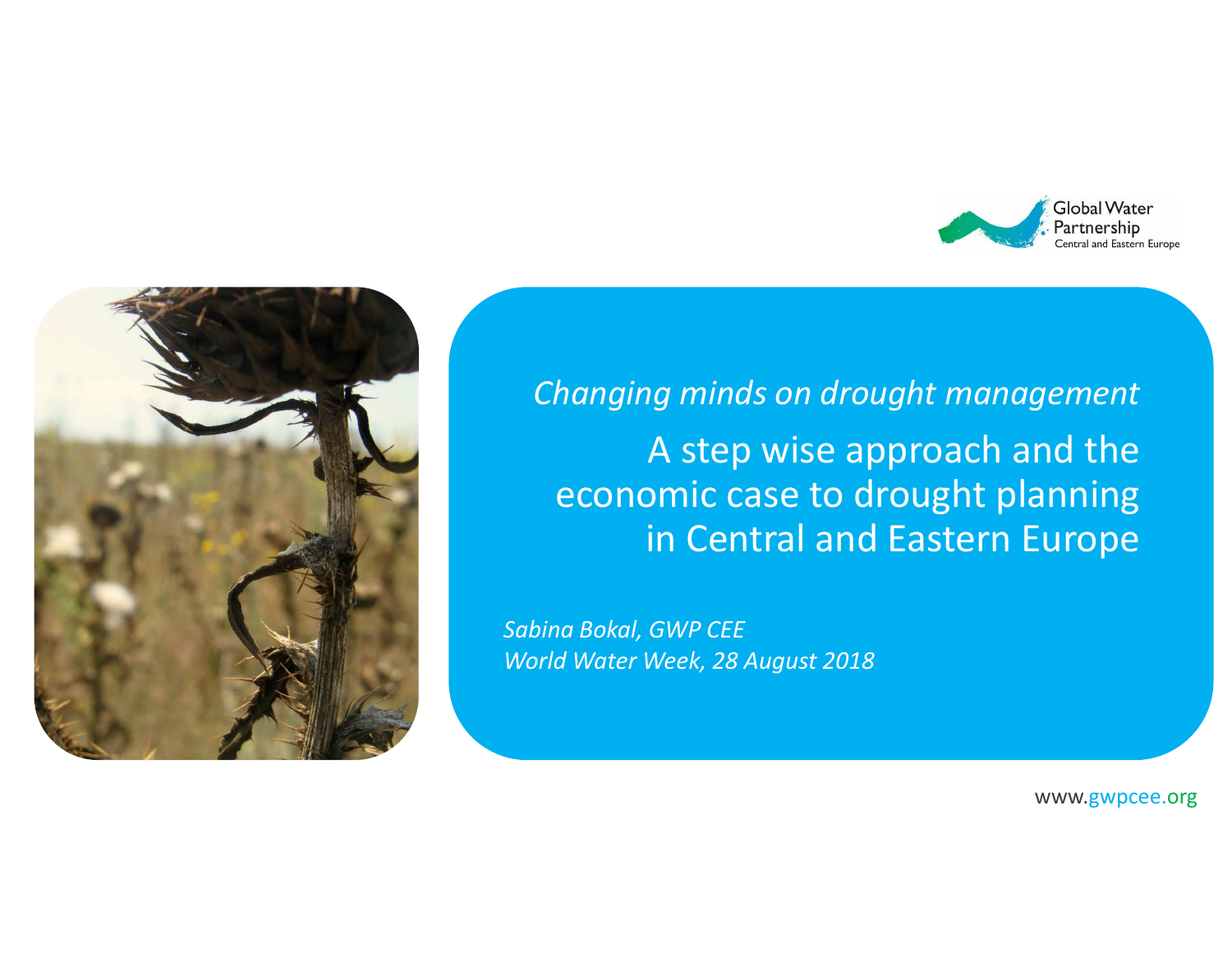## Towards Drought Action Plan

#### **Background**

- past droughts with significant impacts in 2003, 2007, 2012
- significant droughts in 2015 (the worst in more than 100 years) and in 2017 (farmers in 5 regions claim 37.2 M€ damage and compensation, 100 farms or individual farmers and 2800-3000 jobs effected).
- both last droughts raised awareness and concerns about drought impacts and the opportunity to use structural funds for proactive drought management
- increasing number of key sectors affected (agriculture, forestry, water supply, etc.)
- *…"government wants to be prepared if it is happens again" …*





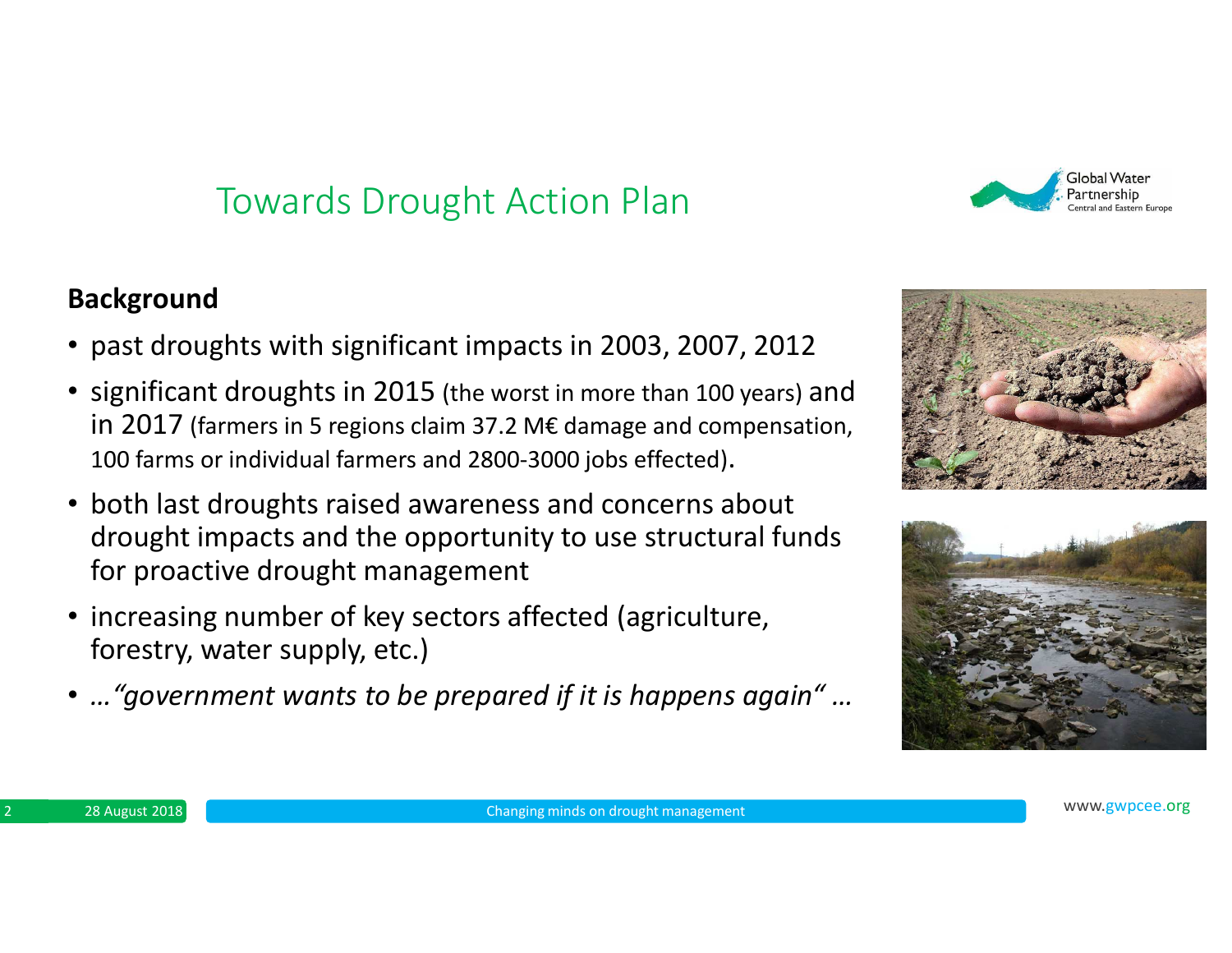## Towards Drought Action Plan

#### **Background**

- IDMP CEE Programme since 2013 *Guidelines for preparation of the Droght Management Plan within the RBMP*
- 3 rounds of the National Consultation Dialouges
- Plan is in line with existing agendas, policy documents:
	- Water Plan of the Slovak Republic
	- Adaptation Strategy of the Slovak Republic on Adverse Impacts of Climate Change
	- Council Conclusions on Sustainable Water Management
	- Inspiration was from the Czech Republic, e.g. rainwater harvesting programme Destovka





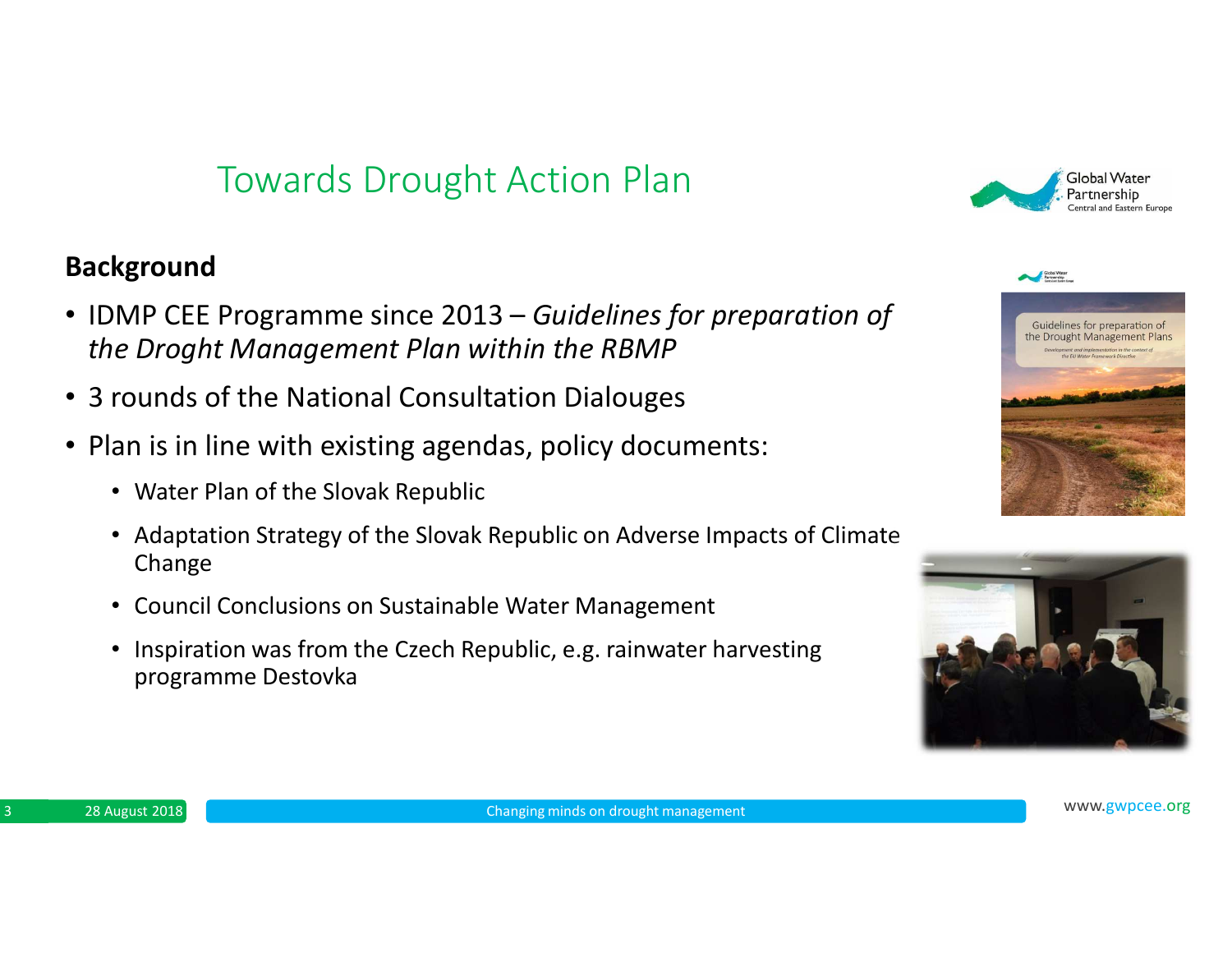## Step-by-step process of preparation

STEP 1 -Intergovernmental drought working group was established (Summer 2017)

STEP 2 - Objectives of the Drought Action Plan were defined by the working group (September 2017)

STEP 3 - Data gaps and uncertainties were identified in the Action Plan

STEP 4 - Action Plan developed (September 2017)

STEP 5 - Public consultation in February 2018,

STEP 6 & 7 - research and educational measures proposed in the Action Plan



![](_page_3_Picture_8.jpeg)

Global Water Partnership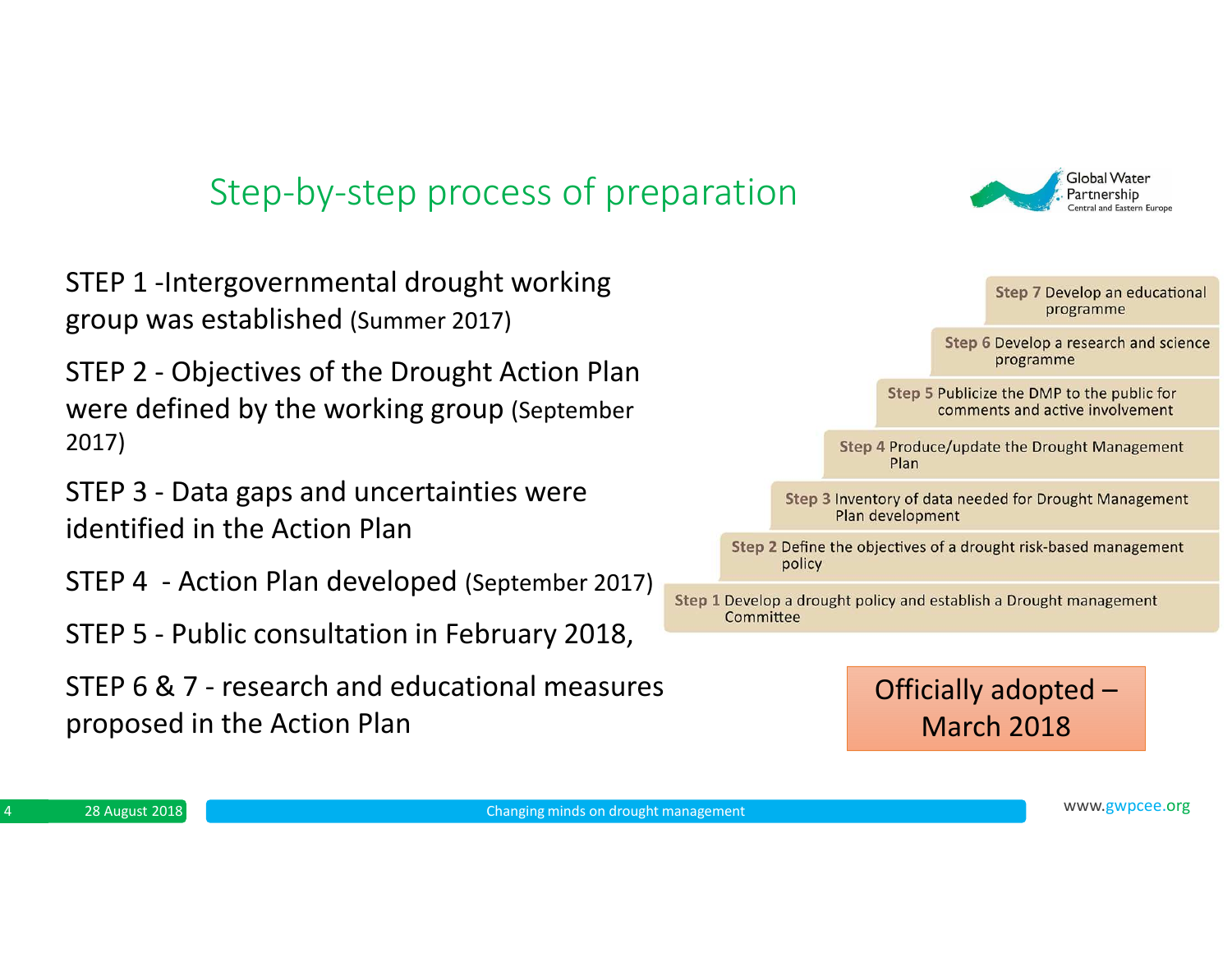## Plan in action

## **CONTENT:**

- Goal
- •General information and definitions
- $\bullet$ Historical droughts
- Measures

<sup>28</sup> August <sup>2018</sup>

- Preventive agriculture: restoration of melioration channels and modernization of irrigation systems, forestry: change forest structure towards better climate change resilience, urban landscape: rainwater harvesting, water management: construction of small water reservoirs (ponds), their reconstruction, research and environmental educationn
- $\bullet$ Operational - extension of the monitoring network
- Crisis crisis plan to supply water to different sectors of national economy during prolonged drought
- •Organizational setup and budget

**"Value of H2O"** *Action plan to tackle drought and water scarcity*

![](_page_4_Picture_11.jpeg)

#### H<sub>2</sub>ODNOTA JE VODA

Akčný plán na riešenie dôsledkov sucha a nedostatku vody

Marec 2018

#### 14, marca 2018

Investície do opatrení proti suchu pomôžu zlepšiť životné prostredi Na snímke vpravo minister životného prostredia SR László Sólymos prichádza na n minster zivotneho prostredni siv Eustio Solymos<br>iõdze vlády Slovenskei republiky v Bratislave 14. i

![](_page_4_Picture_16.jpeg)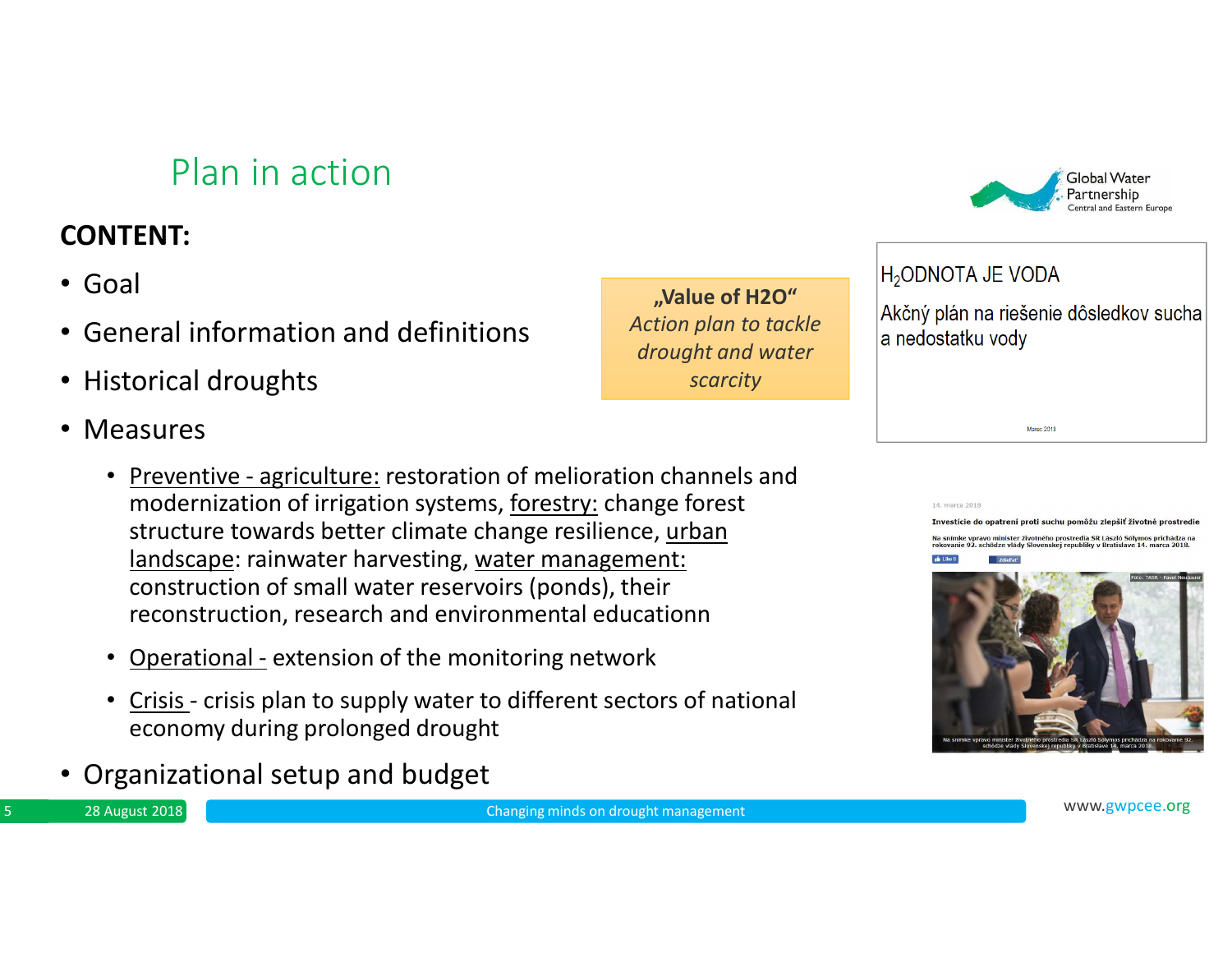## As a support to BACI process

- Estimation of the implementation costs for all the measures in different sectors - 140 millions EUR
- Analysis of benefits is missing (uncertainties regarding long-term effectiveness of the measures)
- As a follow-up, nation-wide drought campaign started in the summer https://www.protisuchu.sk/; https://www.facebook.com/protisuchu/

![](_page_5_Picture_4.jpeg)

![](_page_5_Picture_5.jpeg)

![](_page_5_Picture_6.jpeg)

6 and 28 August 2018 **MWW.gwpcee.org 6 and 28 August 2018** MWW.gwpcee.org 6 and 28 August 2018 **6 and 28 August 2018** 

![](_page_5_Picture_9.jpeg)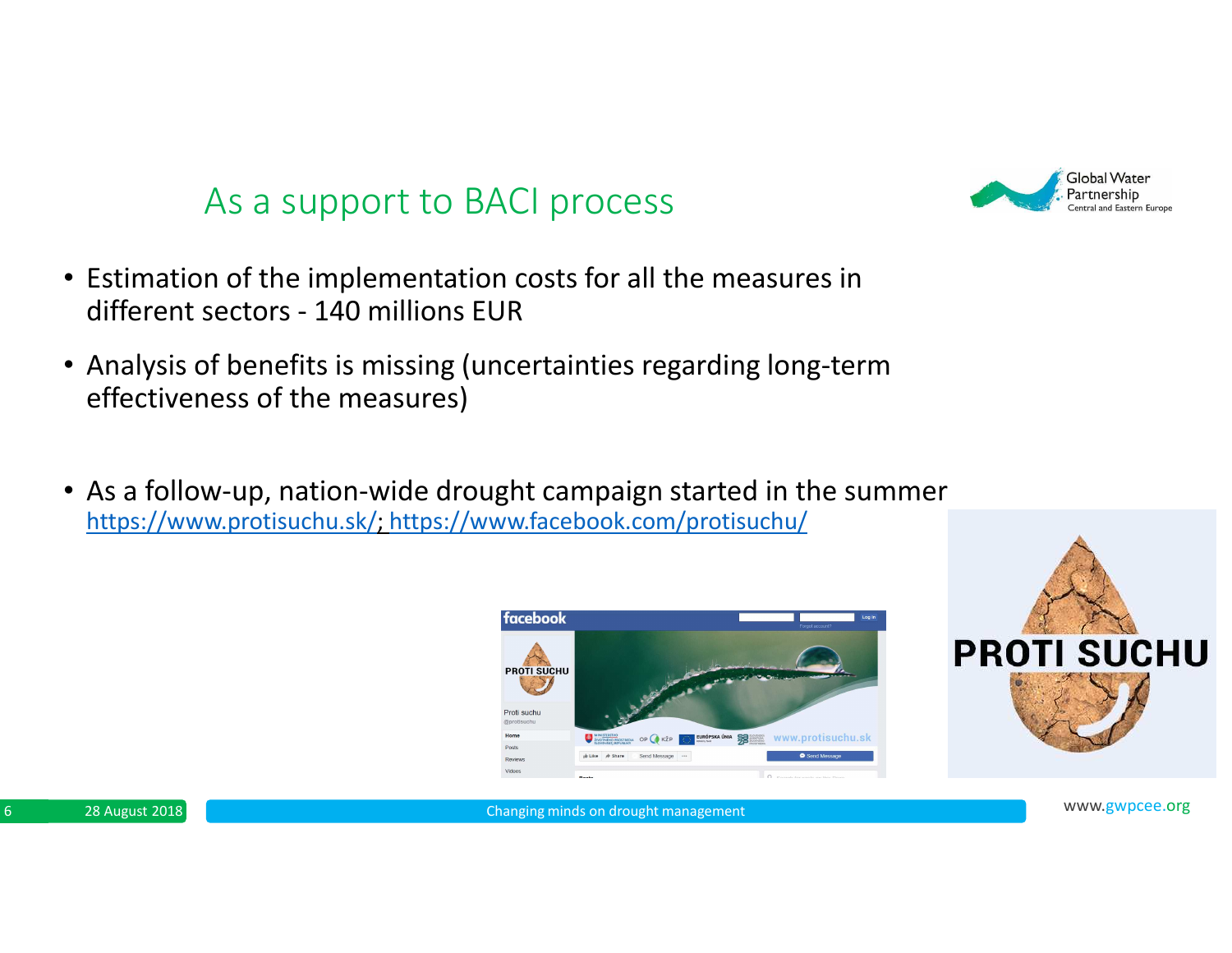## As a support to BACI process & implementation of the Drought Action Plan

### **Drought Risk in the Danube Region – DriDanube**

- Exchange with other countries in the Danube region
- Vulnerability assessment
- Impacts assessment / impact reporting & forecast

**Framework to improve water balance and nutrient mitigation by applying small water retention measures (FramWat)**

• Location, effectiveness and cost analysis of multi-natural water retention measures on river basin

![](_page_6_Picture_7.jpeg)

**CENTRAL EUROPE** 

![](_page_6_Figure_8.jpeg)

![](_page_6_Figure_9.jpeg)

<sup>28</sup> August <sup>2018</sup>